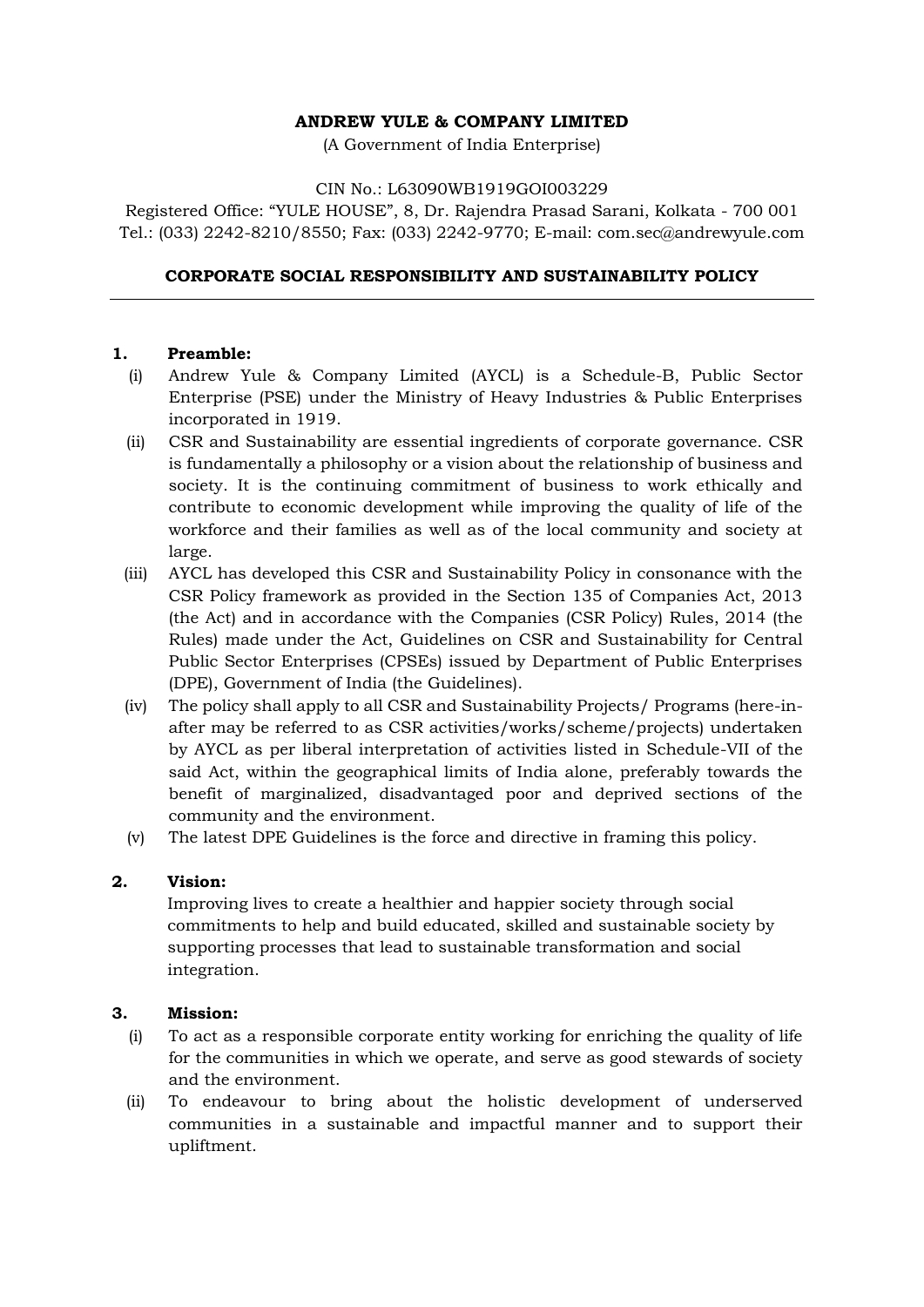# **4. Strategy:**

The main thrust of the CSR and sustainability activities would be on capacity building, empowerment of communities, inclusive socio-economic growth, environment protection, promotion of green and energy efficient technologies, development of backward regions and upliftment of the marginalized and underprivileged sections of the society in general and those within the periphery of its operation areas in particular.

### **5. CSR Objectives:**

- (i) The main objective of the policy is to lay down guidelines for the company to make CSR a key business process for sustainable development for the society and environment with a balanced emphasis on all aspects of CSR and Sustainability – equally with regard to its internal operations, activities and processes, as well as in their response to externalities to create community assets for the development of rural/urban society.
- (ii) AYCL is committed to adopt a well-integrated approach for sustainable development to improve resource efficiency, minimize the impact of its operations on environment simultaneously improving the status of the community. The Company endeavors reducing and recycling waste, reducing energy consumption, water conservation, improving the air quality in and around its area of operations, providing green cover around mines through afforestation, Waste Dump Management, etc.
- (iii) Sensitize and involve the employees of the company and their families to the concepts and approaches to CSR.
- (iv) Maintaining regular network with other PSUs, Ministry of Heavy Industries & Public Enterprises, Department of Public Enterprise (DPE) and Ministry of Corporate Affairs (MCA) etc., to keep updated with latest developments in CSR domain.
- (v) Continuous monitoring of the implementation of CSR Projects.

#### **6. Scope of CSR Activities:**

The scope of AYCL's CSR activities would be as per the provisions made under the Companies Act, 2013, Rules made thereunder and Govt. Guidelines and circulars issued and amended from time to time. CSR activities that can be taken up by a Company as per existing Schedule-VII of the Act are given below:

- (i) eradicating hunger, poverty and malnutrition; promoting health care including preventing health care and sanitation including contribution to the Swach Bharat Kosh set-up by the Central Government for the promotion of sanitation and making available safe drinking water;
- (ii) promoting education, including special education and employment-enhancing vocational skills, especially among children, women, elderly, and the differentlyabled; and livelihood enhancement projects;
- (iii) promoting gender equality, empowering women, setting up homes and hostels for women and orphans; setting up old-age homes, day-care centres and such other facilities for senior citizens, and measures for reducing inequalities faced by socially and economically backward groups;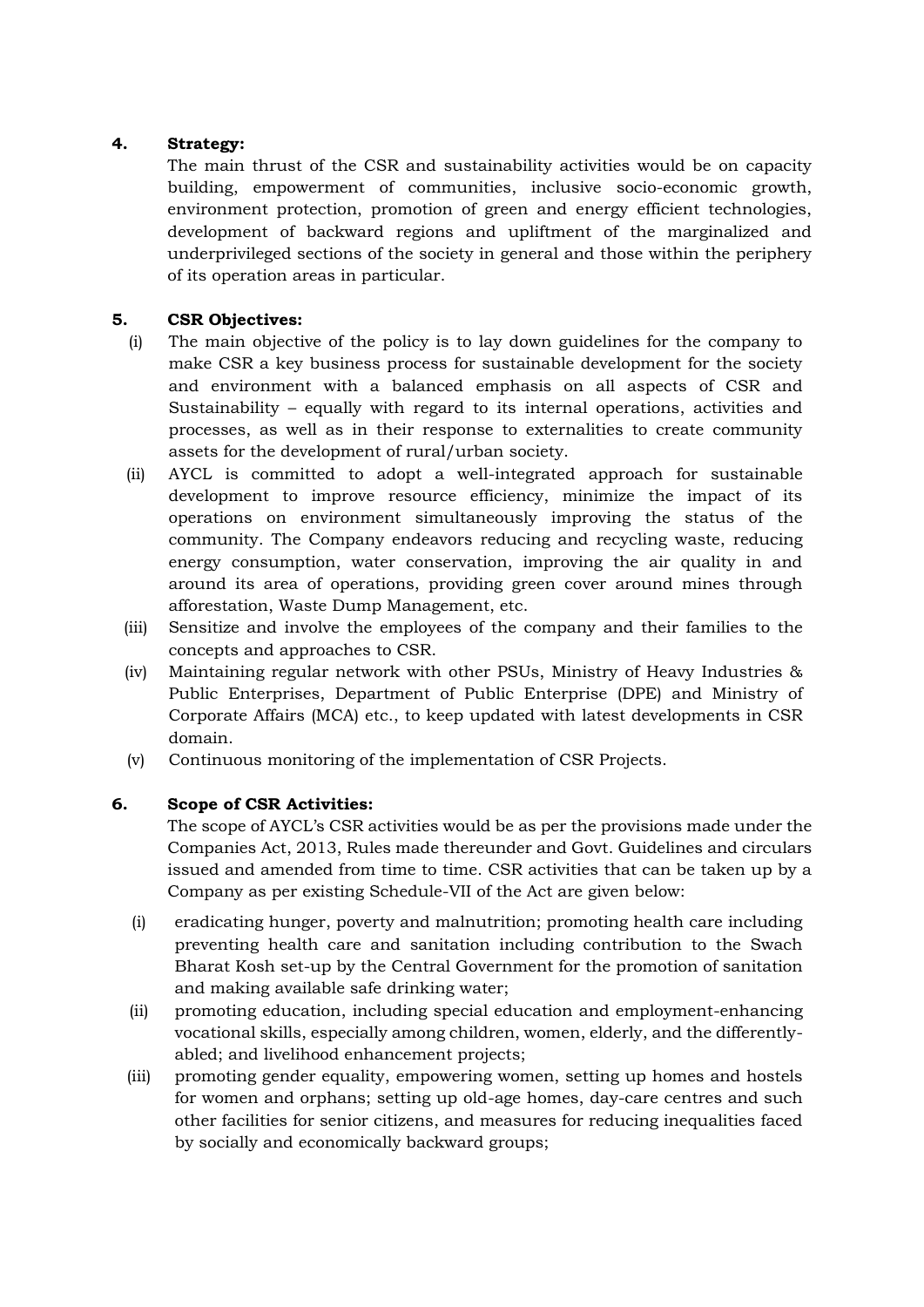- (iv) ensuring environmental sustainability, ecological balance, protection of flora and fauna, animal welfare, agro forestry, conservation of natural resources and maintaining quality of soil, air and water; including contribution to the Clean Ganga Fund set-up by the Central Government for rejuvenation of river Ganga;
- (v) protection of national heritage, art and culture, including restoration of buildings and sites of historical importance and works of art; setting up public libraries; promotion and development of traditional arts and handicrafts;
- (vi) measures for the benefit of armed-forces veterans, war-widows and their dependents;
- (vii) training to promote rural sports, nationally recognized sports, Paralympics sports and Olympic sports;
- (viii) contribution to the Prime Minister's National Relief Fund or any other fund set up by the Central Government for socio-economic development and relief and welfare of the Scheduled Castes, the Scheduled Tribes, other backward classes, minorities and women;
- (ix) contributions to incubators funded by Central Government or State Government or any agency of PSU of Central Government or State Government and contributions to Public funded Universities, IITs, National Laboratories and Autonomous Bodies(established under the auspices of Indian Council of Agricultural Research(ICAR), Indian Council of Medical Research(ICMR) Council of Scientific and Industrial Research(ICAR) ICMR, CSFR, DAE, DRDO, DST, Ministry of Electronics and Information Technology engaged in conducting research in science technologies, engineering and medicine aimed at promoting Sustainable Development Goals(SDG's);
- (x) rural development projects;
- (xi) Slum area development;
- (xii) Setting up makeshift hospitals and temporary COVID Care facilities.

Explanation:- For the purposes of this item, the term "slum area" shall mean any area declared as such by the Central Government or any State Government or any other competent authority under any law for the time being in force.}

[The activities mentioned above at Sr. No. (i) "Contribution to the Swach Bharat Kosh set-up by the Central Government for the promotion of sanitation and contribution to the Clean Ganga Fund set-up by the Central Government for rejuvenation of river Ganga" is inserted by Notification GSR 741(E), dated 24-10- 2014, w.e.f 24-10-2014 of MCA. Similarly, the activity mentioned above at Sr. No. (xi) "Slum area development" is inserted by Notification GSR 568(E), dated 06-08- 2014, w.e.f .07-08-2014 of MCA]

Any contribution to corpus of a Trust/ society/ non-profit making companies registered under the Companies Act, created exclusively for undertaking CSR activities, shall be considered as part of the CSR expenditure. (As per General Circular No. 21/2014 - No. 05/01/2014-CSR dated 18.06.2014 of MCA)

### **7. Organization Setup for CSR:**

- (i) The Board and the Board level CSR Committee headed by a Director.
- (ii) Internal Committee for CSR activities.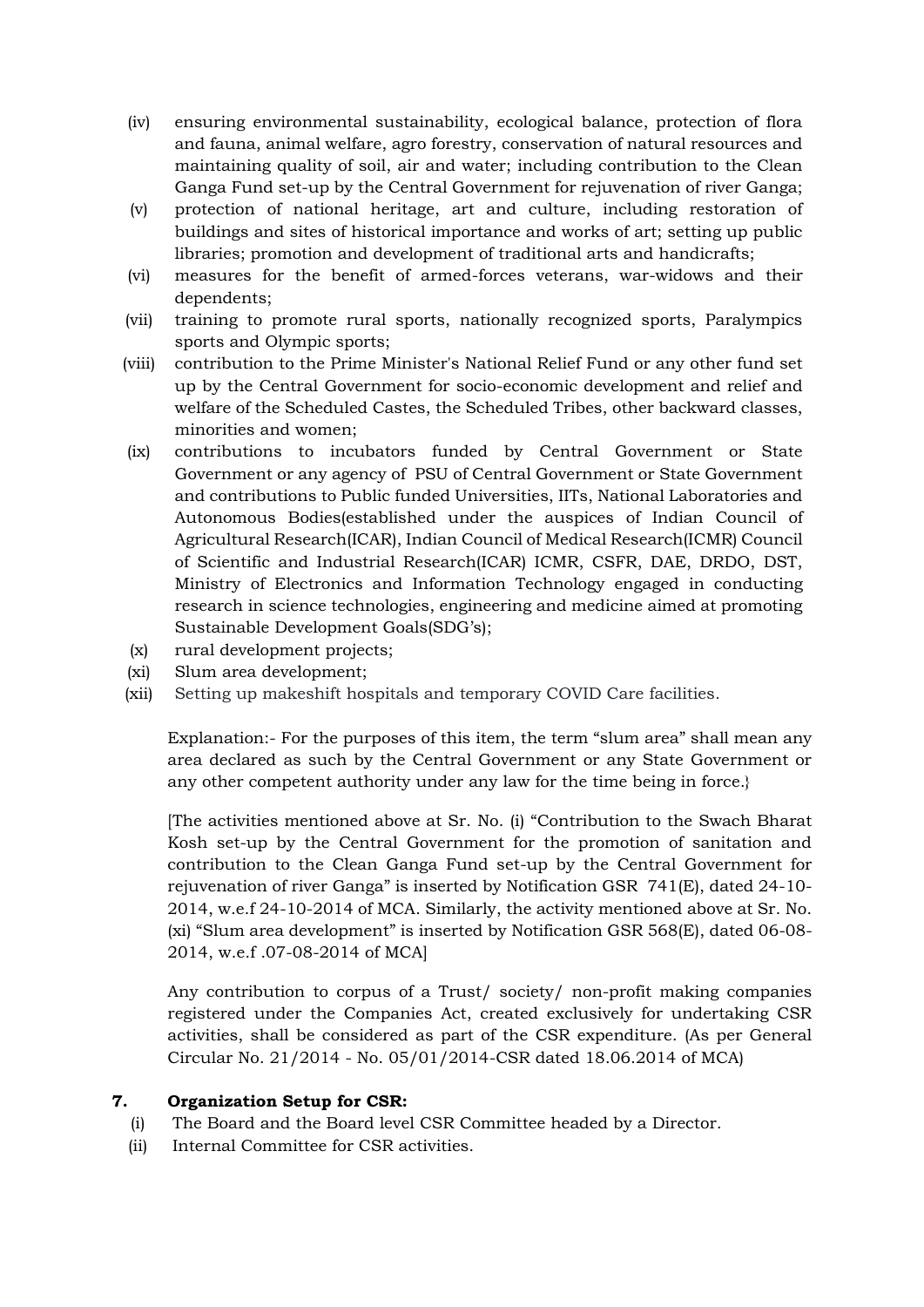- (iii) Nodal Officer (CSR) assisted by Internal Committee on CSR.
- (iv) CSR projects in the Company are implemented under the guidance of a Board level CSR Committee which comprise of at least three members out of which minimum one member shall be Independent Director, if company is having such director.
- (v) The CMD will be the competent authority to nominate/change/replace the members of the Internal Committee. The management will ensure adequate strengthening of the Internal Committee so as to enable it to discharge its duties/responsibilities expeditiously, smoothly and efficiently.
- (vi) The CMD will be the competent authority to sanction and incur any amount of expenditure on the activity/schemes approved by the Board, by duly following the prescribed procedures.
- (vii) CSR activities can be carried out by the Company directly or through any other eligible entity, only if, the Company or such entity is also registered with Central Government for such purpose.
- (viii) a Company may also collaborate with other Companies for undertaking projects or programmes or CSR activities in such a manner that the CSR committees of respective companies are in a position to report separately on such projects or programmes in accordance with these rules.

# **8. Responsibilities of CSR Committee:**

The responsibilities of the Board level CSR Committee shall be in accordance with as per Rules, Act and Guidelines, which include the following:

- (i) Recommendation of CSR Projects or programs to the Board for approval.
- (ii) Formulation and recommendation to the Board, a CSR policy which shall indicate the activities to be undertaken by the company in areas or subject, specified in Schedule VII as well as in line with the Rules, Act and the Guidelines.
- (iii) Recommendation of amount of CSR expenditure to the Board for approval.
- (iv) Monitoring the implementation of CSR projects/programs/activities.
- (v) Perform such other functions as may be required under provisions of the Act, Rules, and the Guidelines or as may be directed by the Board, from time to time.

# **9. Geographical coverage:**

- (i) CSR initiatives will be taken up primarily in the districts surrounding the peripheral areas/ impact zones of AYCL's units, which may be referred to as Local Areas.
- (ii) Priority will be given to the local areas (As defined above) in terms of allocation of funds however an indicative ration of 80:20 wherein 80 refers to the percentage of budget to be spent in the local area and 20 to the rest of the country shall be maintained.
- (iii) In line with the provisions of Companies (CSR Policy) Rules, 2014, the company may build CSR capacities of their own personnel by training through the reputed professional agencies.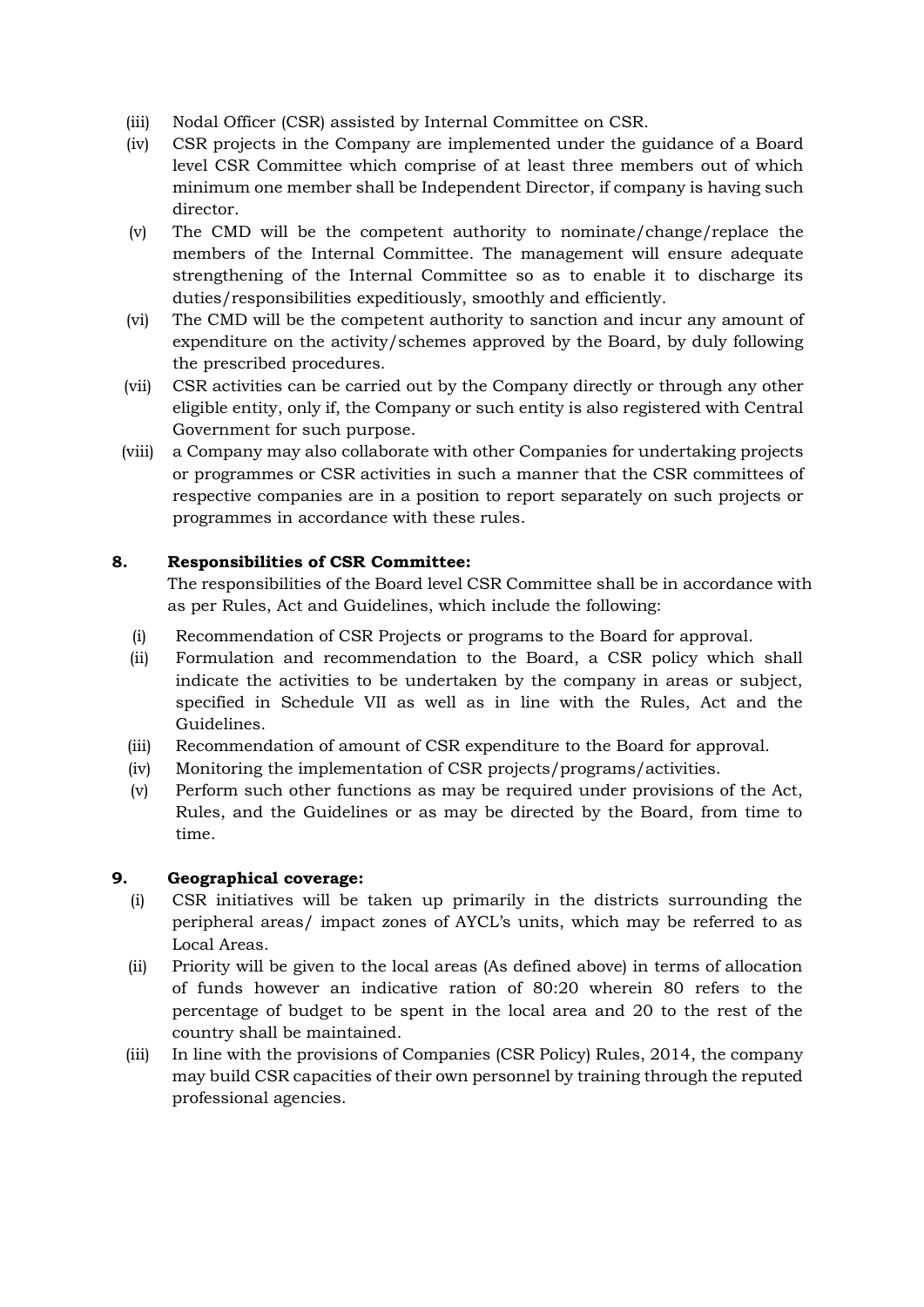"Administrative Overhead" towards CSR process should not exceed 5% of total CSR expenditure of the Company for the financial year. "Administrative Overhead" has been defined now and it means the expenses incurred by the Company for "general management and administration" of CSR functions in the company but shall not include the expenses directly incurred for the designing, implementation, monitoring, and evaluation of a particular CSR project or programme.

# **10. Budget and Expenditure:**

- (i) The CSR and Sustainability budget expenditure shall be fixed in accordance with the provisions of the Act, Rules and the Guidelines.
- (ii) The budget expenditure shall not be less than 2% of the average net profits of the company during the three immediately preceding financial years. Here, net profit means net profit as defined in Companies (Corporate Social Responsibility Policy) Rules, 2014.
- (iii) In the event of the company not qualifying under the eligibility criteria based on threshold limits of net-worth, turnover or net profit as specified by section 135, but made profits in the preceding year, the company shall allot a CSR budget of at least 2% of profit made in preceding year.
- (iv) The Companies not completed three years of its incorporation will also be required to contribute two percent of its average net profit of preceding financial years since its inception towards CSR, if the Company fulfill any of the criteria mentioned in Section 135(1) of the Act.
- (v) The expenditure to be incurred on CSR and Sustainability activities planned for a year will be approved by the Board on recommendation of the CSR Committee once in a year. However, if in any financial year, the actual expenditure is less than the budget for that year but not less than the minimum expenditure limit (i.e., 2% the average net profits of the company as prescribed in the Act) the budget may be restricted to actual expenditure. Otherwise, un-spent amount shall be carried forward to the next year, if required under the provisions of the Act, Rules, and the Guidelines.
- (vi) Any surplus arising out of the CSR activities shall not form part of the business profit of a Company and shall be ploughed back into the same project or shall be transferred to the Unspent CSR Account.
- (vii) The amount needs to be spent in pursuance of CSR policy and annual action plan of the Company or transfer such surplus amount to a Fund specified in Schedule VII, within a period of six months of the expiry of the financial year, unless the unspent amount relates to any ongoing project.
- (viii) "Ongoing Project" as a multi-year project undertaken by a Company in fulfilment of its CSR obligation having timelines not exceeding three years excluding the financial years in which it was commenced, and shall include such project that was initially not approved as a multi-year project but whose duration has been extended beyond one year by the board based on reasonable justification.

In case of remaining unspent CSR amount pursuant to any ongoing project undertaken by a company in pursuance of its CSR Policy, the same shall be transferred by the company within a period of thirty days from the end of the financial year to a special account to be opened by the company in that behalf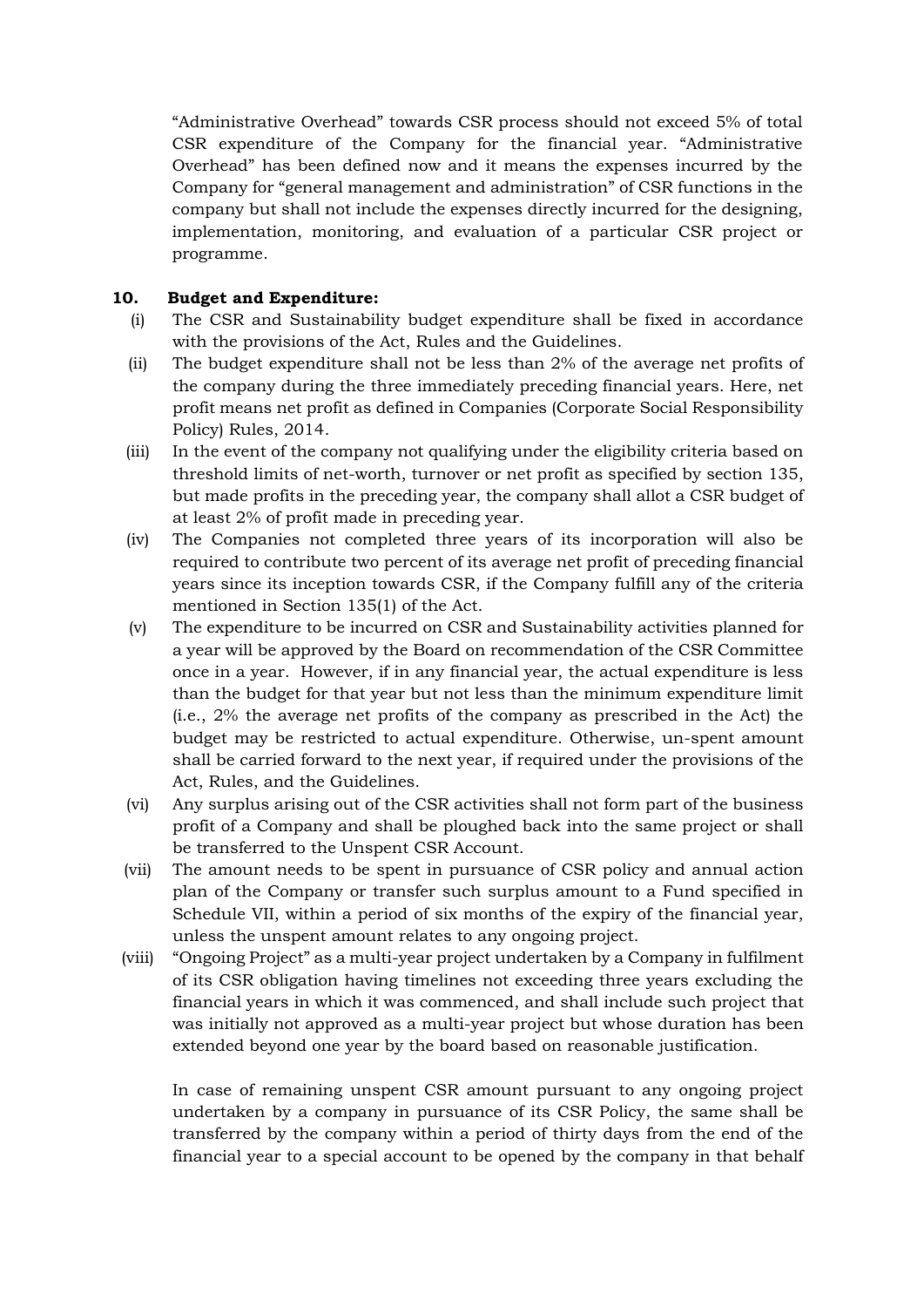for that financial year in any schedule bank to be called the Unspent CSR Account, and such amount shall be spent by the Company in pursuance of its obligation towards the Corporate Social Responsibility Policy within a period of three financial years from the date of such transfer, failing which, the Company shall transfer the same to a Fund specified in Schedule VII, within a period of thirty days from the date of completion of the third financial year.

- (ix) Where a Company spends an amount in excess of requirement provided under Section 135(5), such excess amount may be set off against the requirement to spend under sub-section (5) of section 135 up to immediate succeeding three financial years subject to the condition that -
	- (a) The excess amount available for set off shall not include the surplus arising out of the CSR activities, if any, in pursuance of sub-rule (2) of this rule.
	- (b) The Board of the Company shall pass a resolution to that effect.
- (x) No requirement for constitution of CSR Committee, if the CSR required amount does not exceed Rs. 50 Lakh and CSR Committee's function to be discharged by the Board of Directors of the Company in all such cases.

# **11. Planning:**

- (i) Baseline/ need assessment survey should be carried out prior to the selection of any CSR activity once the targeted expenditure on CSR & SD will cross Rs. 1 crore.
- (ii) With a view to have a baseline data and to ascertain basic needs/ requirements of the people and the area, CSR committee will ensure conducting of a Survey on the basis of which requisite schemes/projects will be identified for implementation.
- (iii) AYCL will endeavour at all times to build and develop the skills of its CSR team and enhance level of CSR awareness within the organization.
- (iv) After the identification of Schemes/Projects, the Internal Committee will prepare the Draft Annual Plan keeping in view the availability of funds and put up the same to the CSR Committee.

# **12. Impact Assessment:**

The company having average CSR obligation of Ten Crore Rupees or more in pursuance of Sub-Section (5) of Section 135 of the Act, in the three immediately preceding financial years, shall undertake impact assessment, through an independent agency, of their CSR projects having outlays of One Crore Rupees or more, and which have been completed not less than one year before undertaking the impact study.

However, the cost of impact assessment may be booked as expenditure within the stipulated limit of Administrative Overhead. The impact assessment report needs to be placed before the Board and shall also be annexed with the Annual Report on CSR.

# **13. Execution and Implementation Methodology:**

(i) The CSR activities/projects shall be implemented by AYCL using internal resources by the company itself or through an identified suitable agency or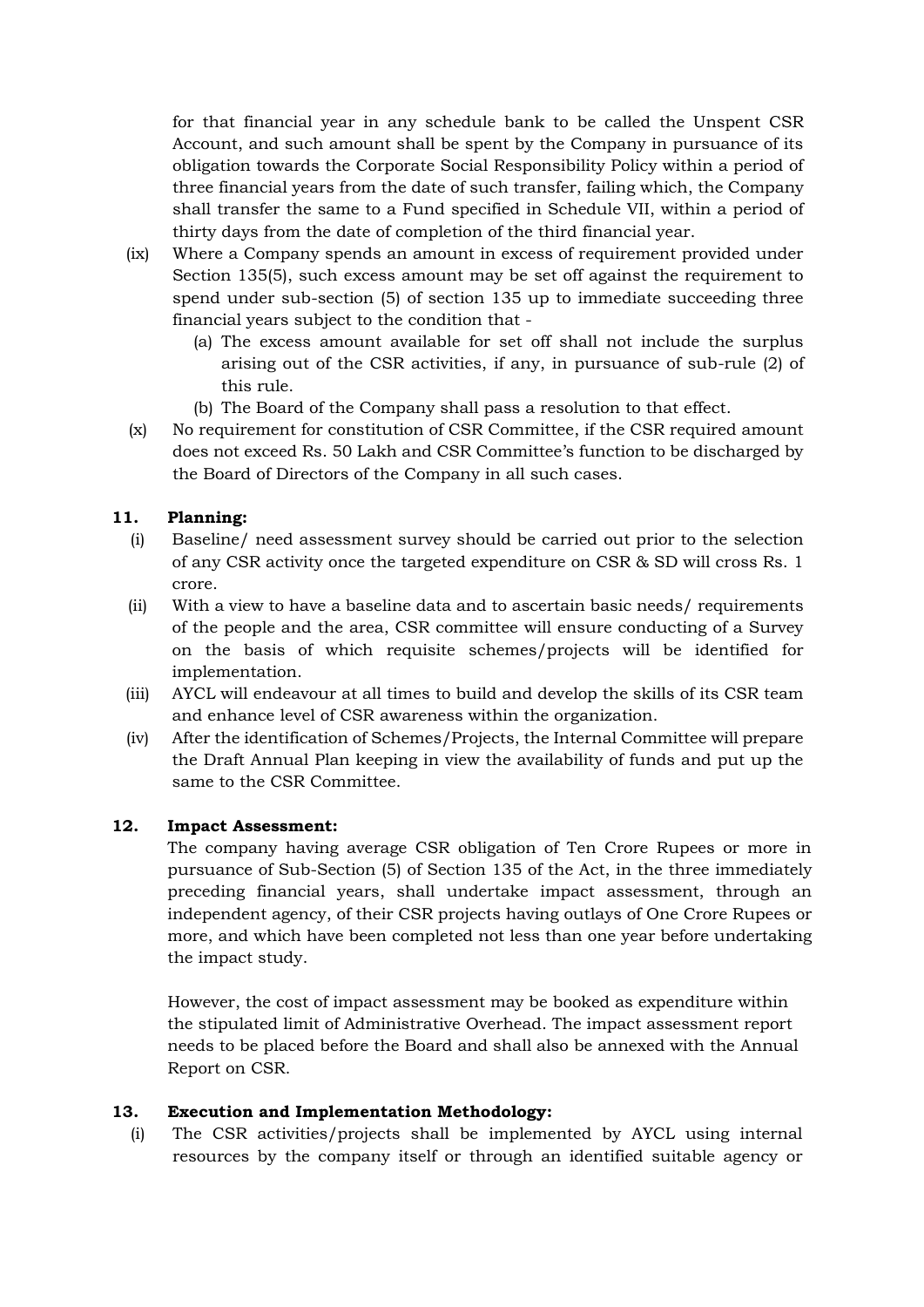through District Administration or through providing financial assistance to NGOs / specialized agencies / trusts / institutions/foundations / societies/bodies / etc. in accordance with the provisions of Companies Act, 2013 and Companies (Corporate Social Responsibility Policy) Rules, 2014, functioning in similar activities [as defined in clause (xi) below].

- (ii) AYCL may also collaborate with other companies for undertaking projects or programs or CSR activities in such a manner that each company's part in such activity may separately identified.
- (iii) The external implementation partner should be identified following the due procedure in this regard.
- (iv) Preferably, executing agencies having strong credentials like good track record, relevant experience, recommendation by Govt. / other PSUs etc. shall be engaged for undertaking CSR works.
- (v) Every project will specify the implementation schedule indicating the starting date, date of completion, likely benefits, etc.
- (vi) The funds shall be released in suitable installments based on the progress and Utilization Certificate from the executing Agency / Beneficiary.
- (vii) For the purchase of materials, medical equipment and supply of other material connected with CSR activities, the relevant procedures of the company in a transparent manner/e-procurement drawn up from time to time will be followed.
- (viii) Procurement of vehicles and other miscellaneous items will be done by tendering through respective Contracts Department of AYCL.
- (ix) CSR works executed through contractors shall adopt the same procedure as followed for award of contracts for other AYCL works.
- (x) Whenever required/necessary, CSR activity of AYCL can be synchronized with the CSR activities of other PSUs.
- (xi) NGOs / Voluntary Organizations /Trusts/Society means and requires:
	- a. A permanent office / address in India.
	- b. Members of such agency should be predominantly Indian citizens.
	- c. Certificate of Registration as per Societies" Registration Act 1860 or under the Public Trust Act 1950 or non-profit making Company under the provisions of the Companies Act.
	- d. A valid Income Tax Exemption Certificate of 12AA, 80G etc, wherever applicable.
	- e. NGO is preferably in the approved list of / recognized by Central/State Govt. or any Govt.
		- Body/authority.
	- f. Minimum 5 (five) financial years of sustained experience duly certified with Audit reports and Annual Reports from the competent authorities.
	- g. Any deviation required in the eligibility criteria of NGOs mentioned above will be put up to the CSR Committee of the Board for approval.

# **14. Monitoring Mechanism:**

(i) The AYCL Internal Committee headed by a Nodal Officer will have a team of officials to assist him in co-ordination work. The team which will in no way detract from the importance of CSR and Sustainability work.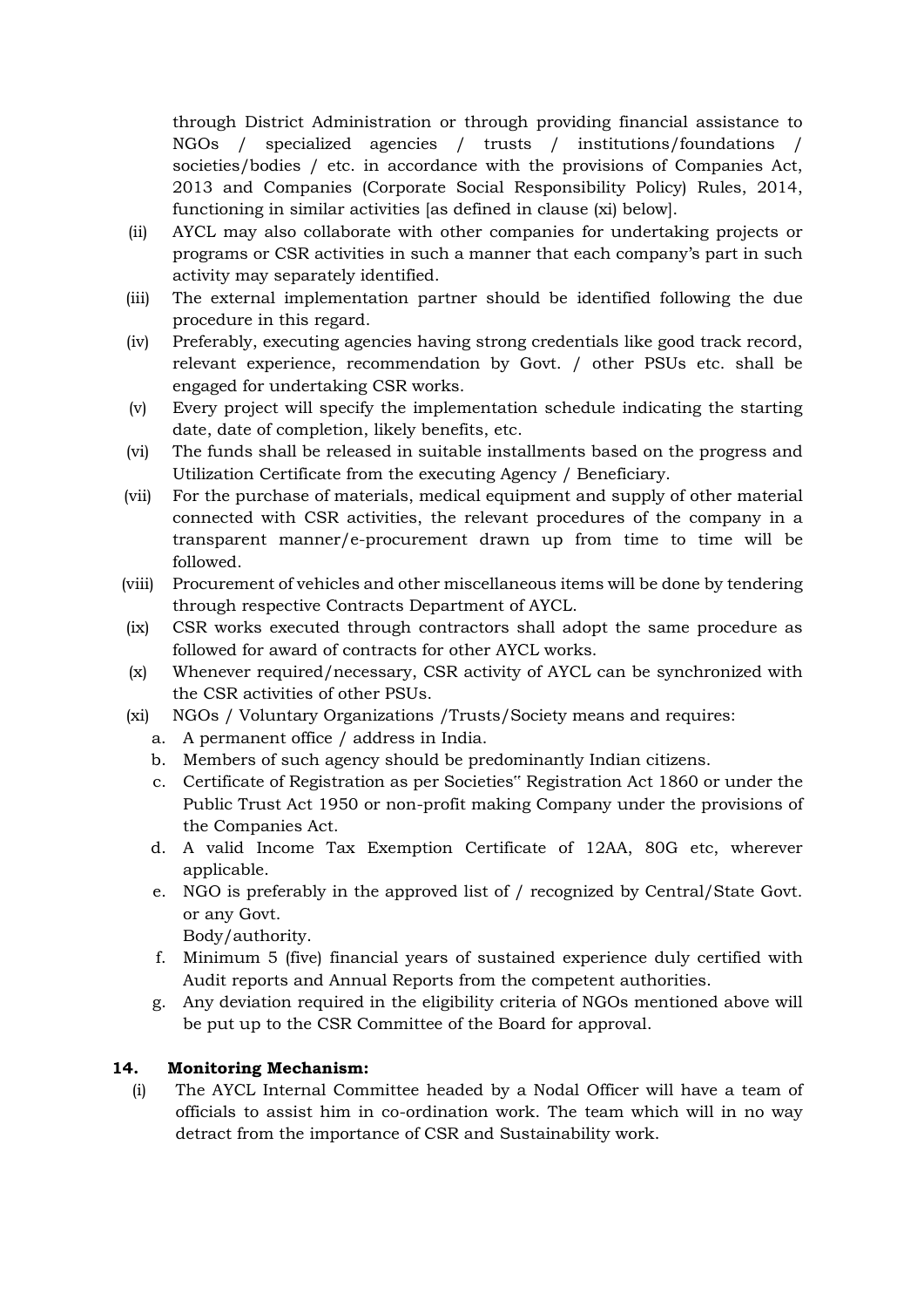- (ii) Nodal Officer (Head of CSR department) shall be responsible for monitoring of CSR activities at every stage.
- (iii) For the purpose of proper monitoring of the CSR projects, each project should include well defined milestones in terms of measurable parameters (preferably in line with the parameters defined for base line study).
- (iv) Prime duty of the Internal Committee would be to provide necessary help and assistance to the CSR Committee in identification, finalization, implementation and monitoring of various activities/schemes/projects/programmes under CSR and sustainability.
- (v) As monitoring of activities is of paramount importance, the CSR Committee will keep a watchful eye on the implementation and periodically review progress of the works.
- (vi) The AYCL Internal Committee shall also periodically make site visits and inspections. It shall draw a schedule of inspection to be done by CSR Department from the date of award of the projects/programs. If any delay is noticed while monitoring the activity, remedial measures shall be taken for timely completion.
- (vii) The Board will also be apprised of the implementation progress in its meetings by the CSR Committee.

# **15. Reporting/Documentation/Transparency:**

- (i) Nodal Officer of CSR Dept. shall certify completion of the project and proper handing over to the user within the scheduled dates.
- (ii) Contents of the CSR Policy would be disclosed in Board's report and same shall be displayed in the company's website, in the prescribed format as per provisions of the Act/Rules/Guidelines.
- (iii) The Company shall include details relating CSR and Sustainability activities in its Annual Report in the prescribed format as per the Act/Rules/Guidelines.
- (iv) Meticulous documentation relating to CSR approaches, policies, programs, major milestones, etc. should be prepared. Annual Sustainability report should also be prepared, as may be required.
- (v) The policy on CSR &Sustainability and the activities carried out under it, also be uploaded on the website of the Company.
- (vi) The impact made by the CSR and Sustainability activities will be quantified to the best possible extent.
- (vii) As per DPE Guidelines on CSR, the threshold value for compulsorily carrying out Impact Assessment Study of the work shall be minimum Rs.1.00 crore or as maybe approved by the Board of Directors from time to time.

Company having average CSR obligation of Ten Crore Rupees or more in pursuance of Sub-Section (5) of Section 135 of the Act, in the three immediately preceding financial years, shall undertake impact assessment, through an independent agency, of their CSR Projects having outlays of One Crore Rupees or more, and which have been completed not less than one year before undertaking the impact study. However, the cost of impact assessment may be booked as expenditure within the stipulated limit of Administrative Overhead. The impact assessment report needs to be placed before the Board and shall also be annexed with the Annual Report on CSR.